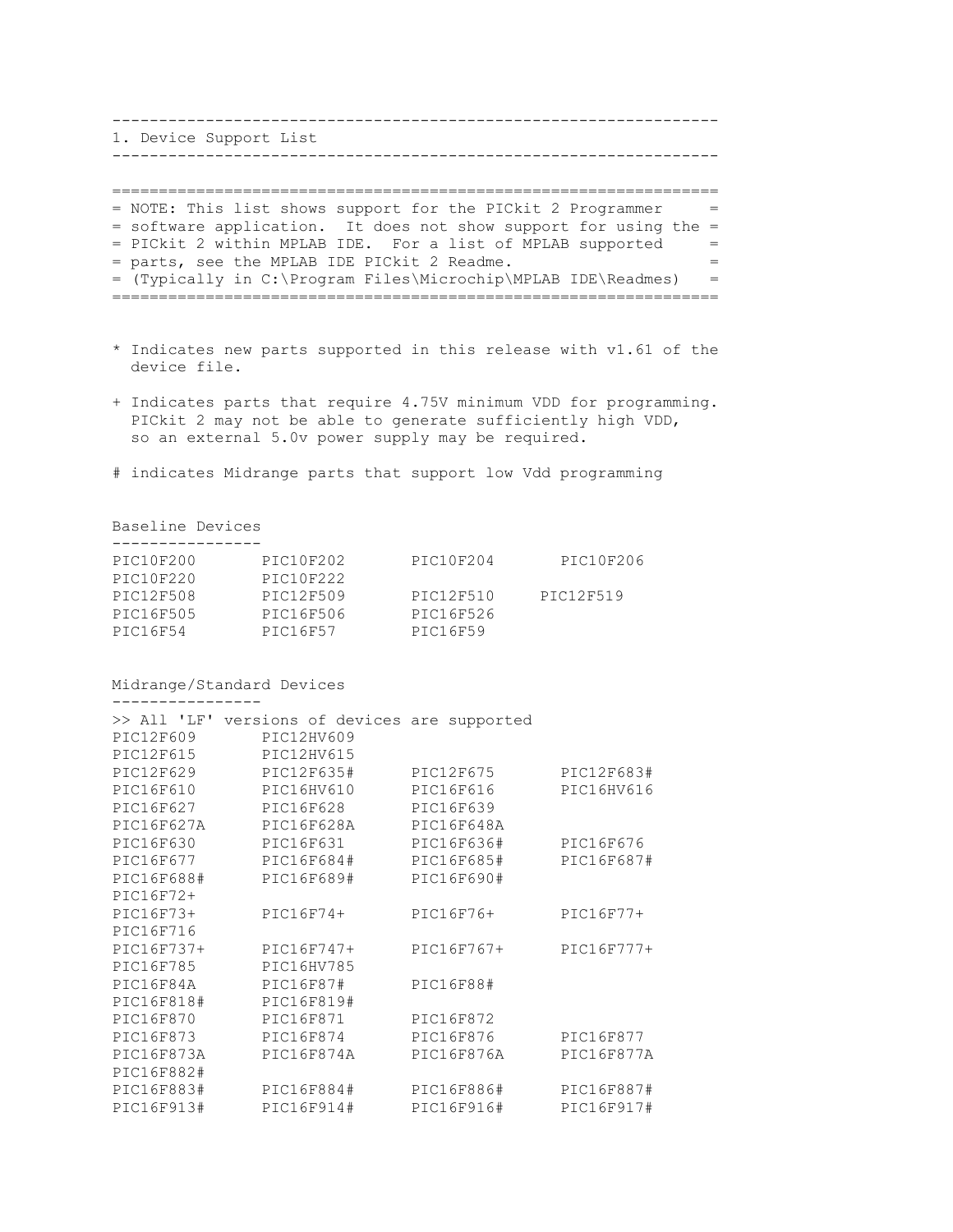## PIC16F946#

## Midrange/1.8V Min Devices

| PIC16F722   | PIC16LF722        |             |             |
|-------------|-------------------|-------------|-------------|
| PIC16F723   | <b>PIC16LF723</b> | PIC16F724   | PIC16LF724  |
| PIC16F726   | PIC16LF726        | PIC16F727   | PIC16LF727  |
|             |                   |             |             |
| PIC16F1933  | PIC16F1934        | PIC16F1936  | PIC16F1937  |
| PIC16F1938  | PIC16F1939        |             |             |
| PIC16LF1933 | PIC16LF1934       | PIC16LF1936 | PIC16LF1937 |
| PIC16LF1938 | PIC16LF1939       |             |             |

## PIC18F Devices --------------

| $>>$ All 'LF' | versions of devices | are supported  |            |
|---------------|---------------------|----------------|------------|
| PIC18F242     | PIC18F252           | PIC18F442      | PIC18F452  |
| PIC18F248     | PIC18F258           | PIC18F448      | PIC18F458  |
| PIC18F1220    | PIC18F1320          | PIC18F2220     |            |
| PIC18F1230    | PIC18F1330          | PIC18F1330-ICD |            |
|               |                     |                |            |
| PIC18F2221    | PIC18F2320          | PIC18F2321     | PIC18F2331 |
| PIC18F2410    | PIC18F2420          | PIC18F2423     | PIC18F2431 |
| PIC18F2450    | PIC18F2455          | PIC18F2458     | PIC18F2480 |
| PIC18F2510    | PIC18F2515          | PIC18F2520     | PIC18F2523 |
| PIC18F2525    | PIC18F2550          | PIC18F2553     | PIC18F2580 |
| PIC18F2585    |                     |                |            |
| PIC18F2610    | PIC18F2620          | PIC18F2680     | PIC18F2682 |
| PIC18F2685    |                     |                |            |
| PIC18F4220    | PIC18F4221          | PIC18F4320     | PIC18F4321 |
| PIC18F4331    | PIC18F4410          | PIC18F4420     | PIC18F4423 |
| PIC18F4431    | PIC18F4450          | PIC18F4455     | PIC18F4458 |
| PIC18F4480    |                     |                |            |
| PIC18F4510    | PIC18F4515          | PIC18F4520     | PIC18F4523 |
| PIC18F4525    | PIC18F4550          | PIC18F4553     | PIC18F4580 |
| PIC18F4585    |                     |                |            |
| PIC18F4610    | PIC18F4620          | PIC18F4680     | PIC18F4682 |
| PIC18F4685    | PIC18F6310          | PIC18F6390     | PIC18F6393 |
| PIC18F6410    | PIC18F6490          | PIC18F6493     | PIC18F6520 |
| PIC18F6525    | PIC18F6527          |                |            |
| PIC18F6585    | PIC18F6620          | PIC18F6621     | PIC18F6622 |
| PIC18F6627    | PIC18F6628          | PIC18F6680     | PIC18F6720 |
| PIC18F6722    | PIC18F6723          |                |            |
| PIC18F8310    | PIC18F8390          | PIC18F8393     | PIC18F8410 |
| PIC18F8490    | PIC18F8493          |                |            |
| PIC18F8520    | PIC18F8525          | PIC18F8527     | PIC18F8585 |
| PIC18F8620    | PIC18F8621          | PIC18F8622     | PIC18F8627 |
| PIC18F8628    |                     |                |            |
| PIC18F8680    | PIC18F8720          | PIC18F8722     | PIC18F8723 |

## PIC18F\_J\_ Devices

| PIC18F24J10 | PIC18LF24J10 |             |              |
|-------------|--------------|-------------|--------------|
| PIC18F24J11 | PTC18LF24J11 | PTC18F24J50 | PTC18LF24J50 |
| PIC18F25J10 | PIC18LF25J10 |             |              |
| PIC18F25J11 | PIC18LF25J11 | PIC18F25J50 | PIC18LF25J50 |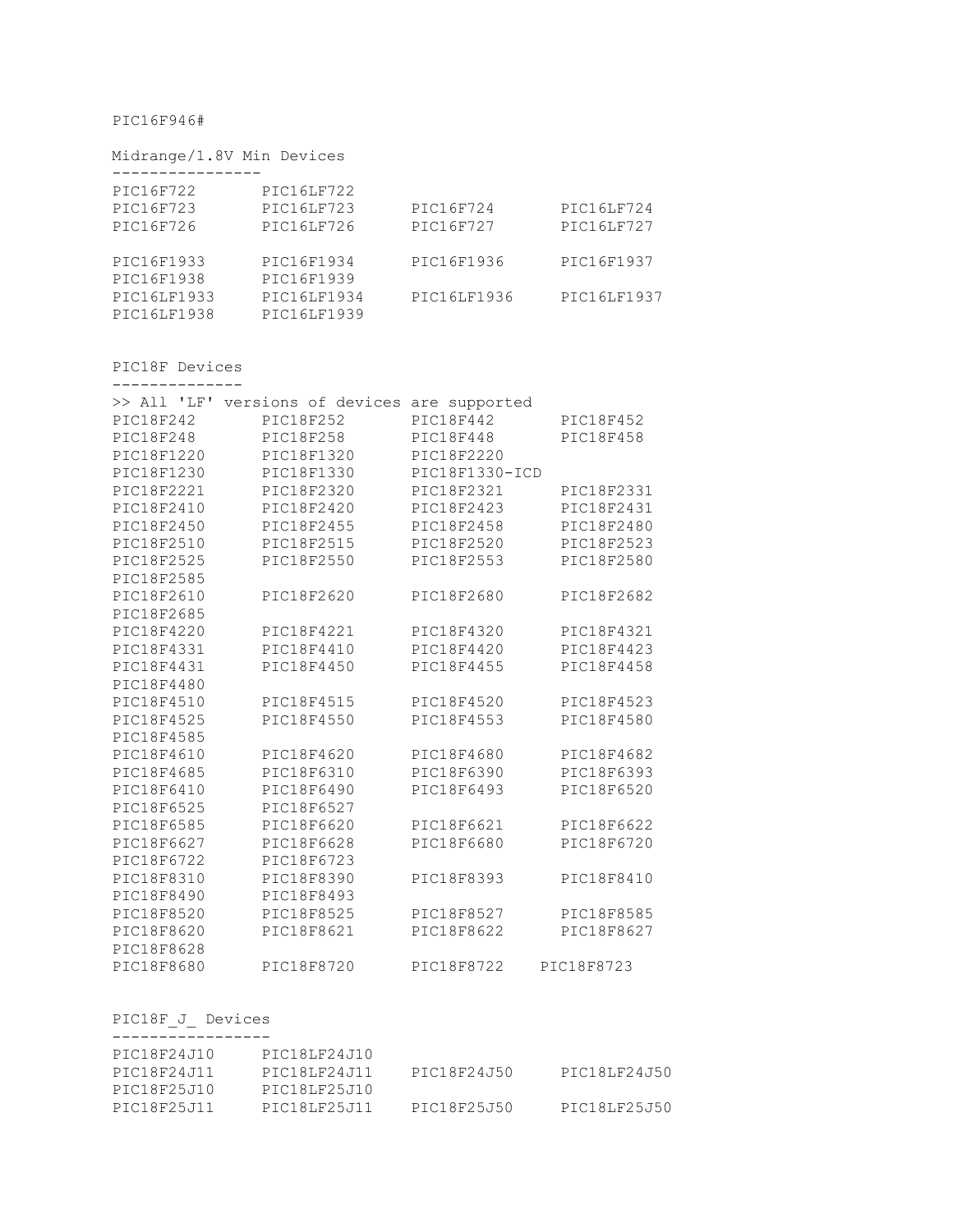| PIC18F26J11 | PIC18LF26J11 | PIC18F26J50 | PIC18LF26J50 |
|-------------|--------------|-------------|--------------|
| PIC18F44J10 | PIC18LF44J10 |             |              |
| PIC18F44J11 | PIC18LF44J11 | PIC18F44J50 | PIC18LF44J50 |
| PIC18F45J10 | PIC18LF45J10 |             |              |
| PIC18F45J11 | PIC18LF45J11 | PIC18F45J50 | PIC18LF45J50 |
| PIC18F46J11 | PIC18LF46J11 | PIC18F46J50 | PIC18LF46J50 |
| PIC18F63J11 | PIC18F63J90  | PIC18F64J11 | PIC18F64J90  |
| PIC18F65J10 | PIC18F65J11  | PIC18F65J15 | PIC18F65J50  |
| PIC18F65J90 |              |             |              |
| PIC18F66J10 | PIC18F66J11  | PIC18F66J15 | PIC18F66J16  |
| PIC18F66J50 | PIC18F66J55  | PIC18F66J60 | PIC18F66J65  |
| PIC18F66J90 |              |             |              |
| PIC18F67J10 | PIC18F67J11  | PIC18F67J50 | PIC18F67J60  |
| PIC18F67J90 |              |             |              |
| PIC18F83J11 | PIC18F83J90  | PIC18F84J11 | PIC18F84J90  |
| PIC18F85J10 | PIC18F85J11  | PIC18F85J15 | PIC18F85J50  |
| PIC18F85J90 |              |             |              |
| PIC18F86J10 | PIC18F86J11  | PIC18F86J15 | PIC18F86J16  |
| PIC18F86J50 | PIC18F86J55  | PIC18F86J60 | PIC18F86J65  |
| PIC18F86J90 |              |             |              |
| PIC18F87J10 | PIC18F87J11  | PIC18F87J50 | PIC18F87J60  |
| PIC18F87J90 |              |             |              |
| PIC18F96J60 | PIC18F96J65  | PIC18F97J60 |              |

PIC18F\_K\_ Devices

| PIC18F13K22     | PIC18LF13K22 | PIC18F14K22 | PIC18LF14K22 |
|-----------------|--------------|-------------|--------------|
| PIC18F13K50     | PTC18LF13K50 | PTC18F14K50 | PIC18LF14K50 |
| PIC18F14K50-ICD |              |             |              |
| PIC18F23K20     | PIC18F24K20  | PTC18F25K20 | PIC18F26K20  |
| PIC18F43K20     | PTC18F44K20  | PTC18F45K20 | PTC18F46K20  |

PIC24 Devices ------------- PIC24F04KA200 PIC24F04KA201 PIC24F08KA101 PIC24F08KA102 PIC24F16KA101 PIC24F16KA102 NOTE: To program PIC24F-KA- devices with MCLR used as IO, Tools > Use High Voltage Program Entry must be enabled.

| PIC24FJ16GA002<br>PIC24FJ32GA002<br>PIC24FJ32GA102<br>PIC24FJ48GA002<br>PIC24FJ64GA002<br>PIC24FJ64GA102     | PIC24FJ16GA004<br>PIC24FJ32GA004<br>PIC24FJ32GA104<br>PIC24FJ48GA004<br>PIC24FJ64GA004<br>PIC24FJ64GA104     |                                                                                                              |
|--------------------------------------------------------------------------------------------------------------|--------------------------------------------------------------------------------------------------------------|--------------------------------------------------------------------------------------------------------------|
| PIC24FJ64GA006<br>PIC24FJ96GA006<br>PIC24FJ128GA006<br>PIC24FJ128GA106<br>PIC24FJ192GA106<br>PIC24FJ256GA106 | PIC24FJ64GA008<br>PIC24FJ96GA008<br>PIC24FJ128GA008<br>PIC24FJ128GA108<br>PIC24FJ192GA108<br>PIC24FJ256GA108 | PIC24FJ64GA010<br>PIC24FJ96GA010<br>PIC24FJ128GA010<br>PIC24FJ128GA110<br>PIC24FJ192GA110<br>PIC24FJ256GA110 |
| PIC24FJ32GB002                                                                                               | PIC24FJ32GB004                                                                                               |                                                                                                              |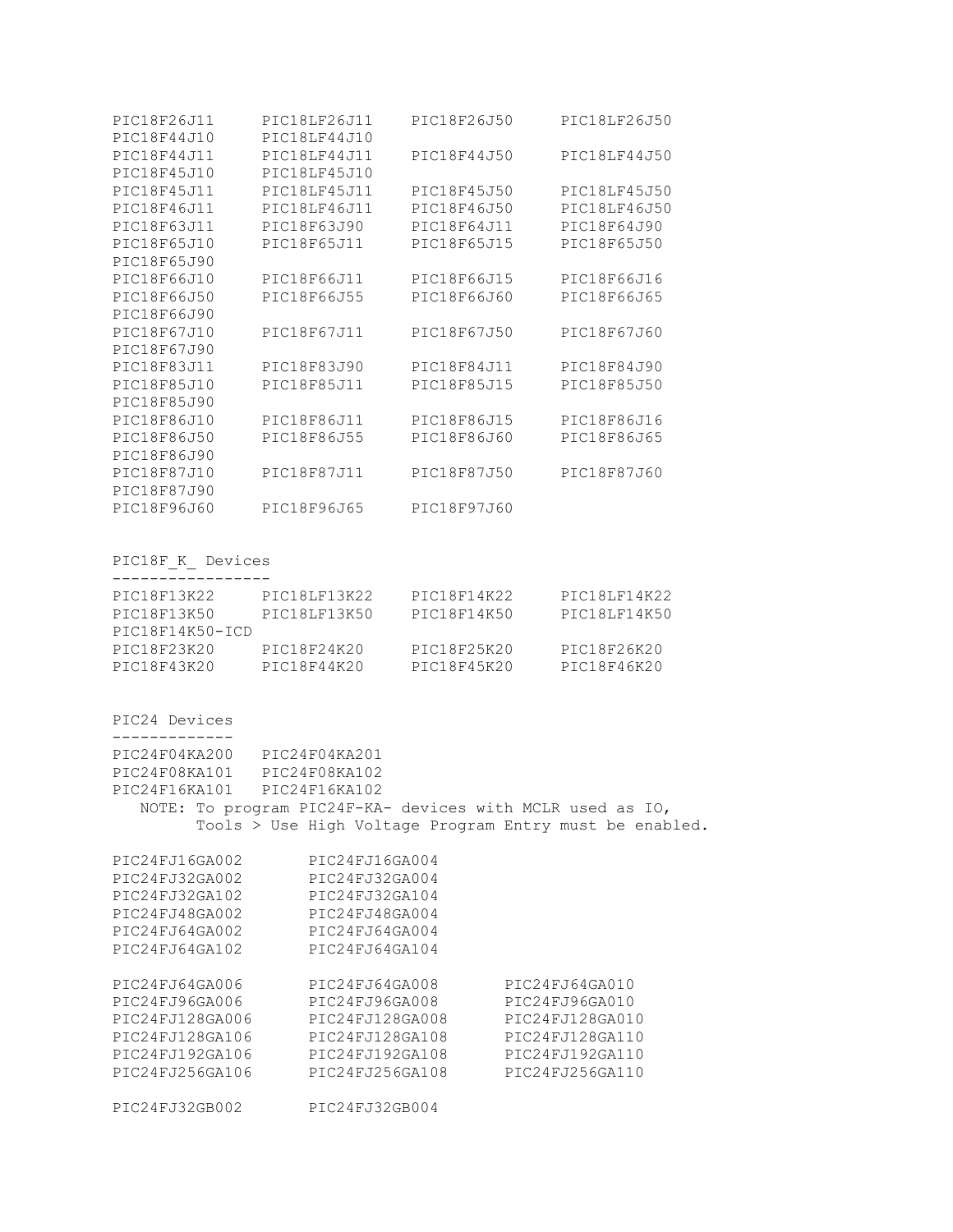| PIC24FJ64GB002    | PIC24FJ64GB004    |                   |
|-------------------|-------------------|-------------------|
| PIC24FJ64GB106    | PIC24FJ64GB108    | PIC24FJ64GB110    |
| PIC24FJ128GB106   | PIC24FJ128GB108   | PIC24FJ128GB110   |
| PIC24FJ192GB106   | PIC24FJ192GB108   | PIC24FJ192GB110   |
| PIC24FJ256GB106   | PIC24FJ256GB108   | PIC24FJ256GB110   |
| PIC24HJ12GP201    | PIC24HJ12GP202    |                   |
| PIC24HJ16GP304    |                   |                   |
| PIC24HJ32GP202    | PIC24HJ32GP204    |                   |
| PIC24HJ32GP302    | PIC24HJ32GP304    |                   |
| PIC24HJ64GP202    | PIC24HJ64GP204    |                   |
| PIC24HJ64GP206    | PIC24HJ64GP210    |                   |
| PIC24HJ64GP502    |                   |                   |
| PIC24HJ64GP504    | PIC24HJ64GP506    | PIC24HJ64GP510    |
| PIC24HJ128GP202   | PIC24HJ128GP204   |                   |
| PIC24HJ128GP206   | PIC24HJ128GP210   |                   |
| PIC24HJ128GP306   | PIC24HJ128GP310   |                   |
| PIC24HJ128GP502   | PIC24HJ128GP504   |                   |
| PIC24HJ128GP506   | PIC24HJ128GP510   |                   |
| PIC24HJ256GP206   | PIC24HJ256GP210   | PIC24HJ256GP610   |
|                   |                   |                   |
| dsPIC33 Devices   |                   |                   |
| dsPIC33FJ06GS101  | dsPIC33FJ06GS102  | dsPIC33FJ06GS202  |
| dsPIC33FJ16GS402  | dsPIC33FJ16GS404  |                   |
| dsPIC33FJ16GS502  | dsPIC33FJ16GS504  |                   |
|                   |                   |                   |
| dsPIC33FJ12GP201  | dsPIC33FJ12GP202  |                   |
| dsPIC33FJ16GP304  |                   |                   |
| dsPIC33FJ32GP202  | dsPIC33FJ32GP204  |                   |
| dsPIC33FJ32GP302  | dsPIC33FJ32GP304  |                   |
| dsPIC33FJ64GP202  | dsPIC33FJ64GP204  |                   |
| dsPIC33FJ64GP206  | dsPIC33FJ64GP306  | dsPIC33FJ64GP310  |
| dsPIC33FJ64GP706  | dsPIC33FJ64GP708  | dsPIC33FJ64GP710  |
| dsPIC33FJ64GP802  | dsPIC33FJ64GP804  |                   |
| dsPIC33FJ128GP202 | dsPIC33FJ128GP204 |                   |
| dsPIC33FJ128GP206 | dsPIC33FJ128GP306 | dsPIC33FJ128GP310 |
| dsPIC33FJ128GP706 | dsPIC33FJ128GP708 | dsPIC33FJ128GP710 |
| dsPIC33FJ256GP506 | dsPIC33FJ256GP510 | dsPIC33FJ256GP710 |
| dsPIC33FJ128GP802 | dsPIC33FJ128GP804 |                   |
| dsPIC33FJ12MC201  | dsPIC33FJ12MC202  |                   |
| dsPIC33FJ16MC304  |                   |                   |
| dsPIC33FJ32MC202  | dsPIC33FJ32MC204  |                   |
| dsPIC33FJ32MC302  | dsPIC33FJ32MC304  |                   |
| dsPIC33FJ64MC202  | dsPIC33FJ64MC204  |                   |
| dsPIC33FJ64MC506  | dsPIC33FJ64MC508  | dsPIC33FJ64MC510  |
| dsPIC33FJ64MC706  | dsPIC33FJ64MC710  |                   |
| dsPIC33FJ64MC802  | dsPIC33FJ64MC804  |                   |
| dsPIC33FJ128MC202 | dsPIC33FJ128MC204 |                   |
| dsPIC33FJ128MC506 | dsPIC33FJ128MC510 | dsPIC33FJ128MC706 |
| dsPIC33FJ128MC708 | dsPIC33FJ128MC710 |                   |
| dsPIC33FJ256MC510 | dsPIC33FJ256MC710 |                   |
| dsPIC33FJ128MC802 | dsPIC33FJ128MC804 |                   |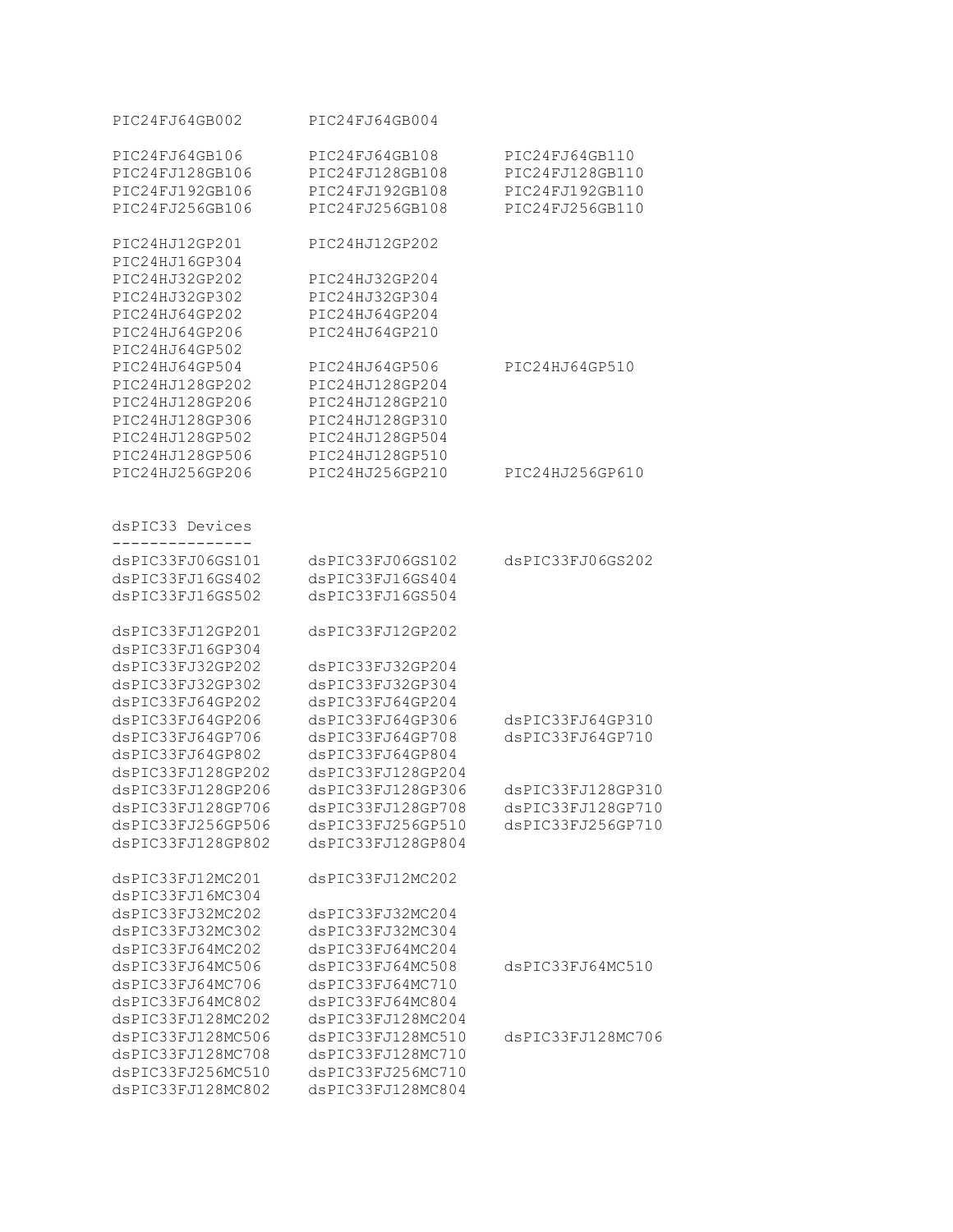dsPIC30 Devices

| dsPIC30F2010           | dsPIC30F2011           | dsPIC30F2012  |
|------------------------|------------------------|---------------|
| dsPIC30F3010           | dsPIC30F3011           | dsPIC30F3012  |
| dsPIC30F3013           | dsPIC30F3014           |               |
| dsPIC30F4011           | dsPIC30F4012           | dsPIC30F4013  |
| $dsPIC30F5011^{\circ}$ | $dsPIC30F5013^{\circ}$ | dsPIC30F5015  |
| dsPIC30F5016           |                        |               |
| dsPIC30F6010A          | dsPIC30F6011A          | dsPIC30F6012A |
| dsPIC30F6013A          | dsPIC30F6014A          | dsPIC30F6015  |
|                        |                        |               |

^ These 2 devices are not supported for low VDD programming.

dsPIC30 SMPS Devices --------------------

| dsPIC30F1010 |              |
|--------------|--------------|
| dsPIC30F2020 | dsPIC30F2023 |

PIC32 Devices

| PIC32MX320F032H  | PIC32MX320F064H | PIC32MX320F128L |
|------------------|-----------------|-----------------|
| PIC32MX320F128H  |                 |                 |
| PIC32MX340F128H  | PIC32MX340F128L |                 |
| PIC32MX340F256H  |                 |                 |
| PIC32MX340F512H* |                 |                 |
| PIC32MX360F256L  | PIC32MX360F512L |                 |
| PIC32MX420F032H  |                 |                 |
| PIC32MX440F128L  | PIC32MX440F128H |                 |
| PIC32MX440F256H  | PIC32MX440F512H |                 |
| PIC32MX460F256L  | PIC32MX460F512L |                 |

KEELOQ HCS Devices ------------------

| HCS200 | HCS201 | HCS300 | HCS301 | HCS320 |
|--------|--------|--------|--------|--------|
| HCS360 | HCS361 | HCS362 |        |        |

HCSxxx File -> Import HEx Notes: The first line only may be imported from SQTP \*.NUM files generated by the KEELOQ tool in MPLAB.

 Connections for HCS devices --------------------------------------- PICkit 2 Pin HCS Device Pin (2) Vdd 8 (2) Vdd<br>(3) GND 5  $(3)$  GND (5) PGC /3 HCS20x, 320  $\sqrt{3}$  -or- 4 HCS30x, 36x (4) PGD 6 (1) VPP 2 HCS360, 361 only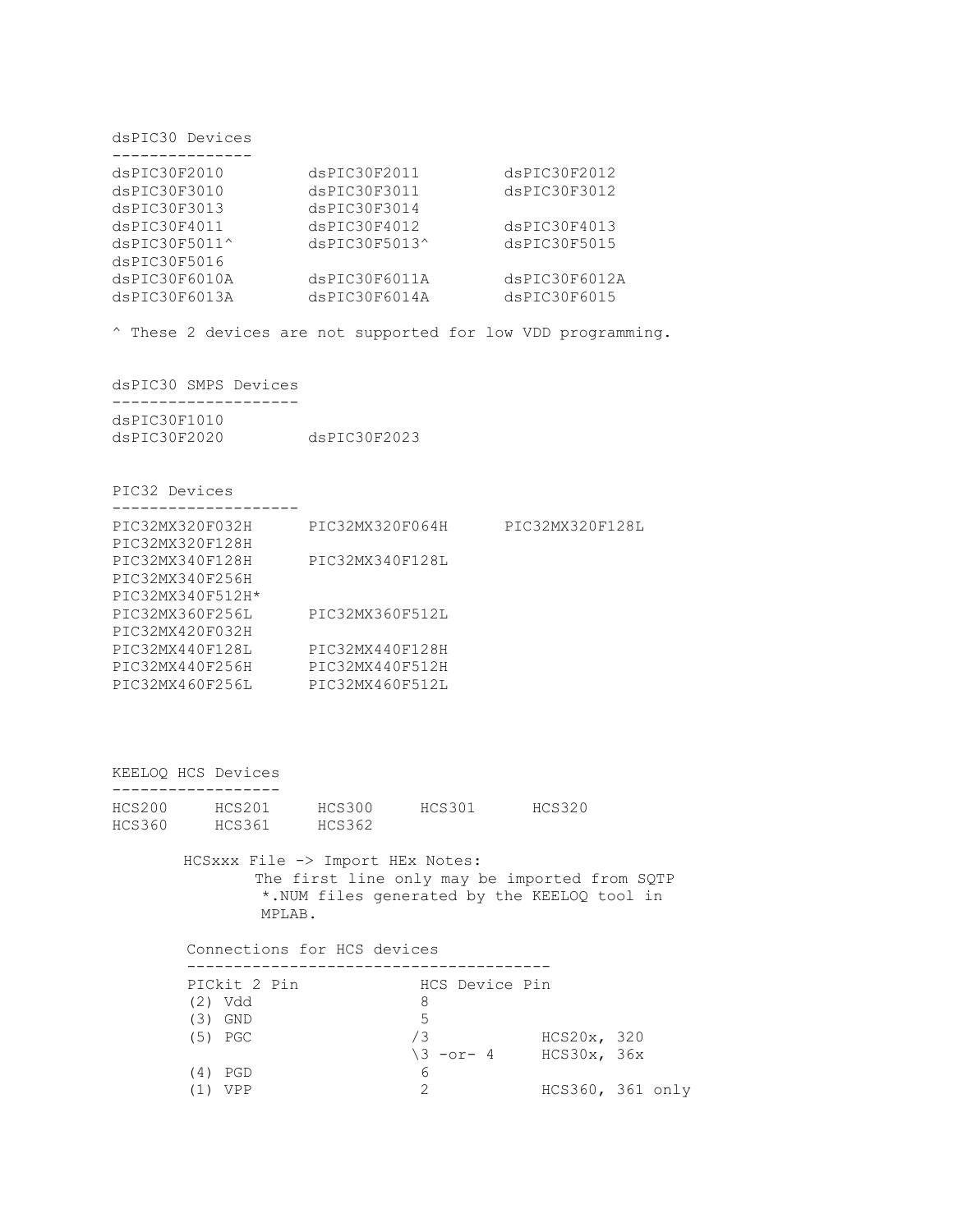MCP250xx CAN Devices -------------------- MCP25020 MCP25025 MCP25050 MCP25055 !!IMPORTANT!! - MCP250xx devices are OTP and can only be programmed once. Connections for MCP250xx devices --------------------------------------- PICkit 2 Pin MCP Device Pin (DIP) (1) Vpp 11 Vpp (2) Vdd 14 VDD - The MCP device MUST be powered from PICkit 2! (3) GND 7 Vss (4) PGD 5 DATA (5) PGC 6 CLOCK Serial EEPROM Devices --------------------- NOTE: Other supported voltage grades are listed in parentheses next to the device. Select the "LC" part number to program these other voltage grades. 11LC010 (AA) 11LC020 (AA) 11LC040 (AA) 11LC080 (AA) 11LC160 (AA) 24LC00 (AA)(C) 25LC010A (AA) 24LC01B (AA) 25LC020A (AA) 24LC02B (AA) 25LC040A (AA) 25LC040A (AA) 25LC080A (AA) 24LC08B (AA) 25LC080B (AA) 24LC16B (AA) 25LC160A (AA) 24LC32A (AA) 25LC160B (AA) 24LC64 (AA)(FC) 25LC320A (AA) 24LC128 (AA)(FC) 25LC640A (AA) 24LC256 (AA)(FC) 25LC128 (AA)  $24LC512$  (AA)(FC) 24LC1025 (AA)(FC) 25LC512 (AA) 25LC1024 (AA) 93LC46A/B/C (AA)(-C) 93LC56A/B/C (AA)(-C) 93LC66A/B/C (AA)(-C) 93LC76A/B/C (AA)(-C) 93LC86A/B/C (AA)(-C) Connections for 11LC devices --------------------------------------- PICkit 2 Pin 11LC Device Pin (DIP)